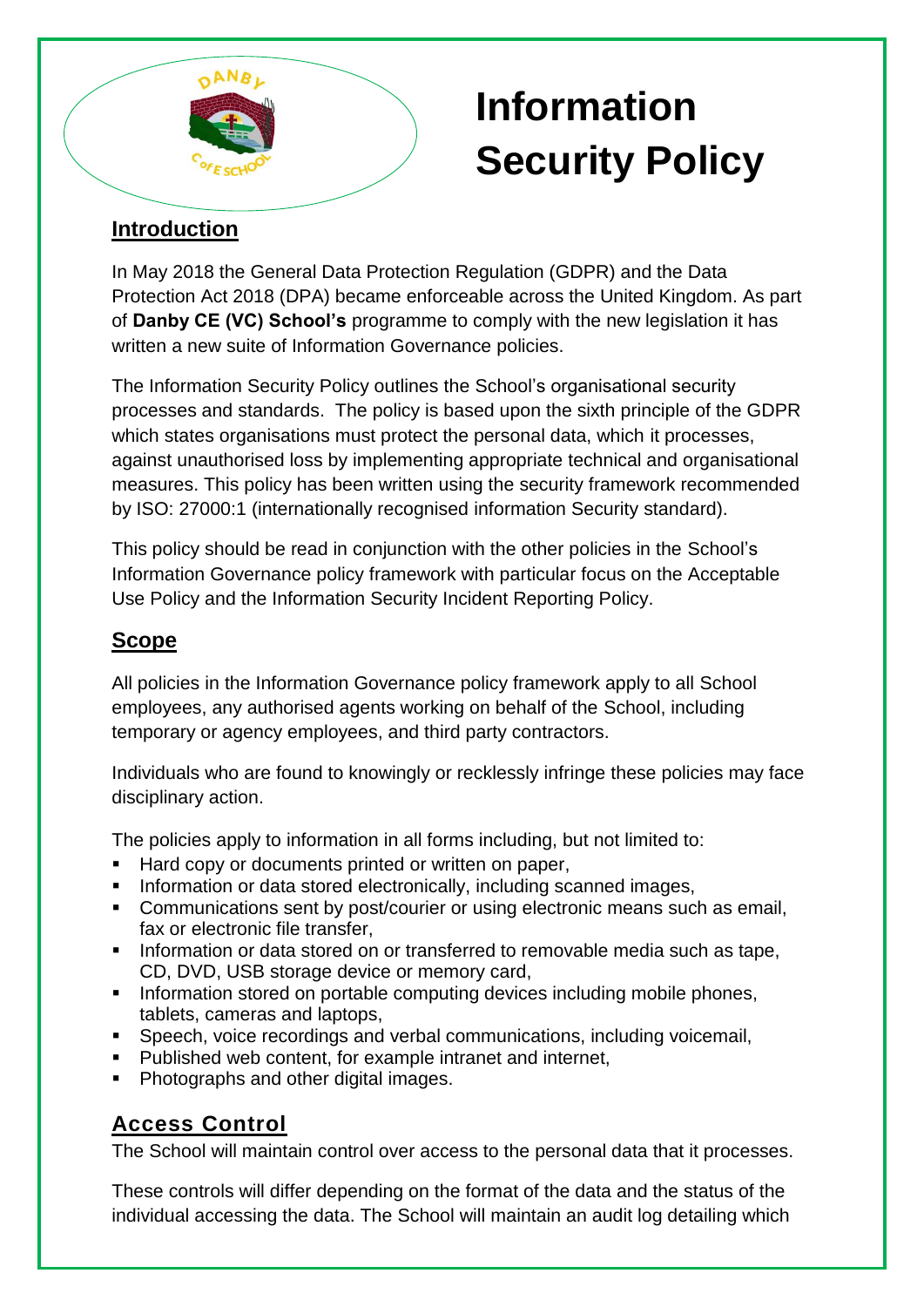individuals have access to which systems (both electronic and manual). This log will be maintained by the administration officer.

## *Manual Filing Systems*

Access to manual filing systems (i.e. non-electronic systems) will be controlled by a key management system. All files, that contain personal data, will be locked away in lockable storage units, such as a filing cabinet or a document safe, when not in use.

Keys to storage units will be locked in a secure drawer. **The headteacher and administrator** will be responsible for giving individuals access to the key. Access will only be given to individuals who require it to carry out legitimate business functions.

#### *Electronic Systems*

Access to electronic systems will be controlled through a system of user authentication. Individuals will be given access to electronic filing systems if required to carry out legitimate functions. A two tier authentication system will be implemented across all electronic systems. The two tiers will be user and unique Password.

Individuals will be required to change their password when prompted and user names will be suspended either when an individual is on long term absence or when an individual leaves employment of the School.

# *Software and Systems Audit Logs*

The School will ensure that all software and systems have inbuilt audit logs so that the School can ensure it can monitor what employees and users have accessed and what changes may have been made. Although this is not a preventative measure it does ensure that the integrity of the data can be assured and also deters individuals from accessing records without authorisation.

#### *Data Shielding*

The School does not allow employees to access the personal data of family members or close friends. Employees should declare, upon employment, whether they are aware of any family members or friends who are registered at the School.

The School will then keep paper files in a separate filing cabinet (with access restricted to minimal employees) and any electronic files will be locked down so that the declaring employee cannot access that data.

Employees who knowingly do not declare family and friends registered at the School may face disciplinary proceedings and may be charged with an offence under Section 170 of the Data Protection Act 2018 (unauthorised access to information).

# *External Access*

On occasions the School will need to allow individuals, who are not employees of the School, to have access to data systems. This could be, for example, for audit purposes, to fulfil an inspection, when agency staff have been brought in, or because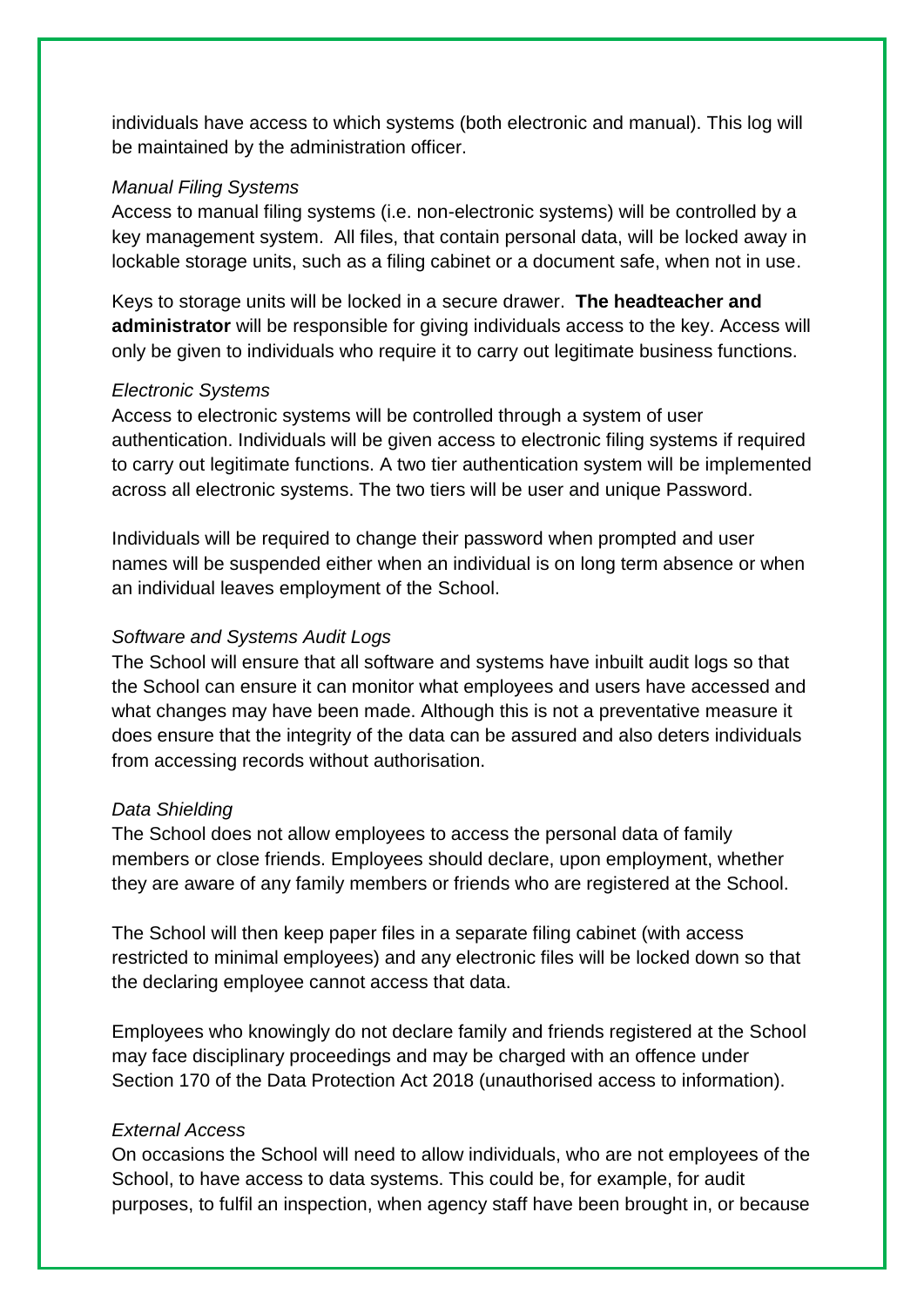of a Partnership arrangement with another School. **The headteacher** is required to authorise all instances of third parties having access to systems. If the above individual is not available to authorise access then access can also be authorised by **the Chair of Governors.**

An access log, detailing who has been given access to what systems and who authorised the access, will be maintained by the School.

# **Physical Security**

The School will maintain high standards of Physical Security to prevent unauthorised access to personal data. The following controls will be maintained by the School:

## *Clear Desk Policy*

Individuals will not leave personal data on desks, or any other working areas, unattended and will use the lockable storage units provided to secure personal data when not in use.

### *Alarm System*

The School will maintain a security alarm system at its premises so that, when the premises are not occupied, an adequate level of security is still in operation.

#### *Building Access*

External doors to the premises will be locked when the premises are not occupied. Only authorised employees will be key holders for the building premises. **The headteacher** will be responsible for authorising key distribution and will maintain a log of key holders.

## *Internal Access*

Internal areas, which are off limits to pupils and parents, will be kept locked and only accessed through pin numbers or keys. Pin numbers will be changed every six months or whenever a member of staff leaves the organisation. Keys will be kept in a pin-operated key safe.

#### *Visitor Control*

Visitors to the School will be required to sign in a visitor's book and state their name, organisation, car registration (if applicable) and nature of business. Visitors will be escorted throughout the School and will not be allowed to access restricted areas without employee supervision.

Visitor books will be locked away at the end of the working day and kept for current financial year + six years.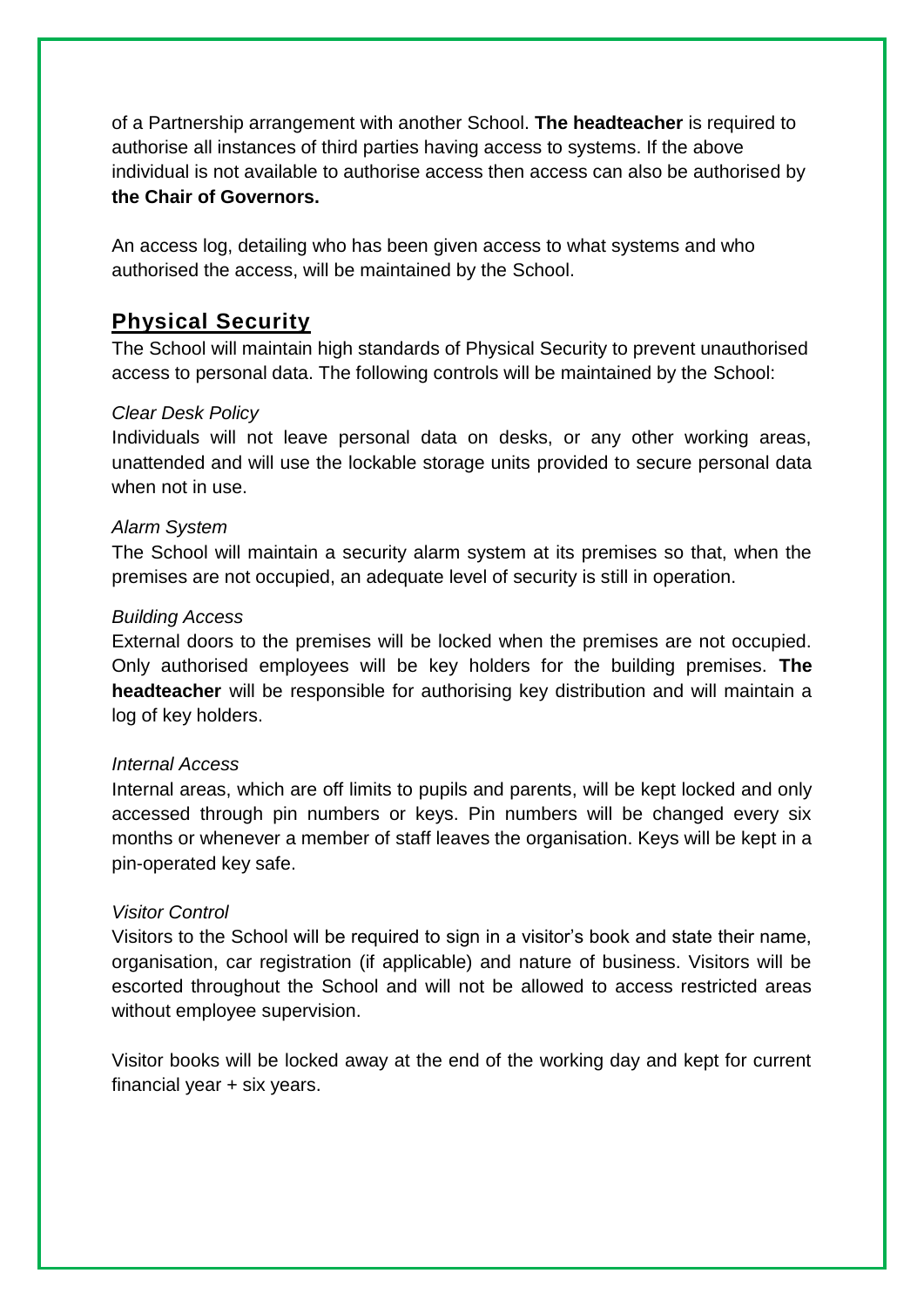# **Environmental Security**

As well as maintaining high standards of physical security, to protect against unauthorised access to personal data, the School must also protect data against environmental and natural hazards such as power loss, fire, and floods.

It is accepted that these hazards may be beyond the control of School but the School will implement the following mitigating controls:

# *Back Ups*

The School will back up their electronic data and systems every **day.** These backups will be kept off site by an external provider. This arrangement will be governed by a data processing agreement. Should the School's electronic systems be compromised by an environmental or natural hazard then the School will be able to reinstate the data from the backup with minimal destruction.

# *Fire Proof Cabinets*

The School will aim to only purchase lockable data storage cabinets that can withstand exposure to fires for a short period of time. This will protect paper records, held in the cabinets, from any minor fires that break out on the building premises.

# *Fire Doors*

Areas of the premises which contain paper records or core electronic equipment, such as server boxes, will be fitted with fire doors so that data contained within those areas will be protected, for a period of time, against any fires that break out on the premises. Fire doors must not be propped open unless automatic door releases are installed.

# *Fire Alarm System*

The School will maintain a fire alarm system at its premises to alert individuals of potential fires and so the necessary fire protocols can be followed.

# **Systems Security**

As well as physical security the School also protects against hazards to its IT network and electronic systems. It is recognised that the loss of, or damage to, IT systems could affect the School's ability to operate and could potentially endanger the lives of its Pupils.

The School will implement the following systems security controls in order to mitigate risks to electronic systems:

# *Software Download Restrictions*

Employees must request authorisation from **Schools ICT** before downloading software on to the School's IT systems. **Schools ICT** will vet software to confirm its security certificate and ensure the software is not malicious **Schools ICT** will retain a list of trusted software so that this can be downloaded on to individual desktops without disruption.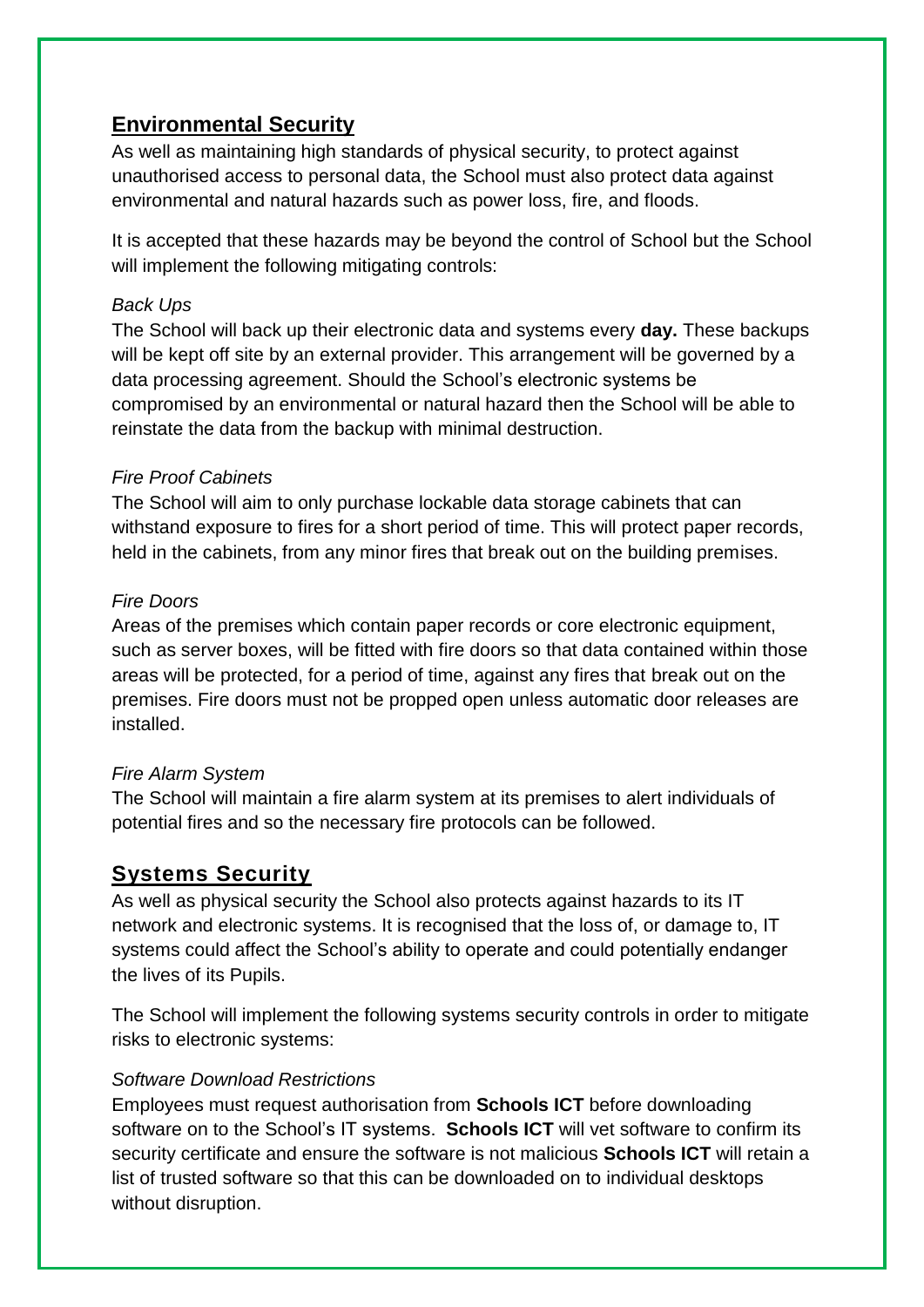# *Phishing Emails*

In order to avoid the School's computer systems from being compromised through phishing emails - employees are encouraged not to click on links that have been sent to them in emails when the source of that email is unverified. Employees will also take care when clicking on links from trusted sources in case those email accounts have been compromised. Employees will check with **Schools ICT** if they are unsure about the validity of an email.

# *Firewalls and Anti-Virus Software*

The School will ensure that the firewalls and anti-virus software is installed on electronic devices and routers. The School will update the firewalls and anti-virus software when updates are made available and when advised to do so by **Schools ICT.** The School will review its firewalls and anti-virus software on an annual basis and decide if they are still fit for purpose.

# *Shared Drives*

The School maintains a shared drive on its servers. Whilst employees are encouraged not to store personal data on the shared drive it is recognised that on occasion there will be a genuine business requirement to do so.

The shared drive will have restricted areas that only authorised employees can access. For example a HR folder in the shared drive will only be accessible to employees responsible for HR matters. **The headteacher** will be responsible for giving shared drive access rights to employees. Shared drives will still be subject to the School's retention schedule.

# **Communications Security**

The transmission of personal data is a key business need and, when operated securely is a benefit to the School and pupils alike. However, data transmission is extremely susceptible to unauthorised and/or malicious loss or corruption. The School has implemented the following transmission security controls to mitigate these risks:

# *Sending Personal Data by post*

When sending personal data, excluding special category data, by post the School will use Royal Mail's standard postal service. Employees will double check addresses before sending and will ensure that the sending envelope does not contain any data which is not intended for the data subject.

## *Sending Special Category Data by post*

When sending special category data by post the School will use Royal Mail's 1<sup>st</sup> Class Recorded postal service. Employees will double check addresses before sending and will ensure that the sending envelope does not contain any data which is not intended for the data subject. If the envelope contains information that is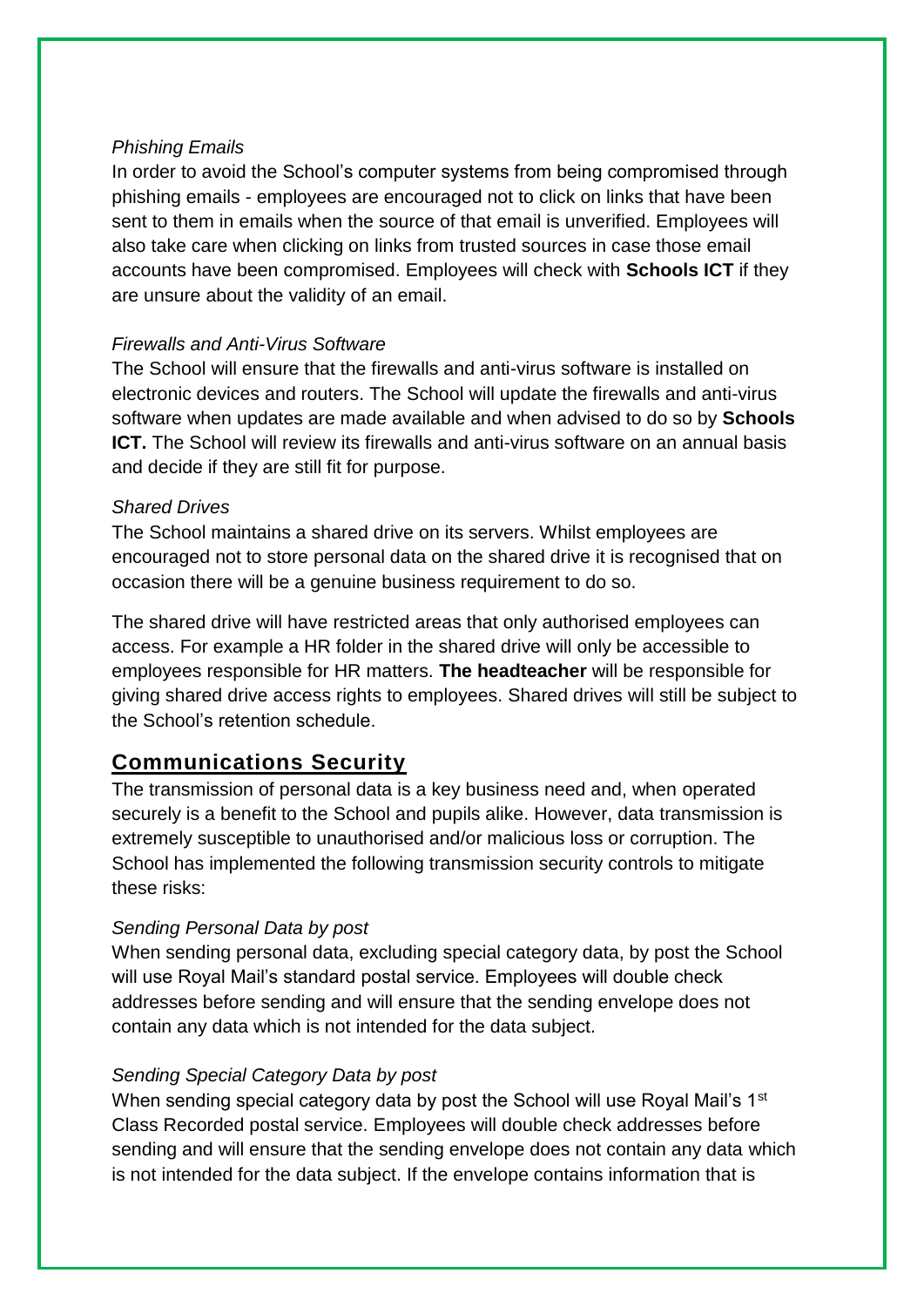thought to be particularly sensitive then employees are advised to have the envelope double checked by a colleague.

# *Sending Personal Data and Special Category Data by email*

The School will only send personal data and special category data by email if one or more of the following conditions are met:

- Both the sending and receiving email addresses are GCSX or GCX etc.
- **Using a secure email transmission portal such as Egress.**

Employees will always double check the recipient's email address to ensure that the email is being sent to the intended individual(s).

## *Exceptional Circumstances*

In exceptional circumstance the School may wish to hand deliver, or use a direct courier, to ensure safe transmission of personal data. This could be because the personal data is so sensitive usual transmission methods would not be considered secure or because the volume of the data that needs to be transmitted is too big for usual transmission methods.

## *Using the BCC function*

When sending emails to a large number of recipients, such as a mail shot, or when it would not be appropriate for recipients to know each other's email addresses then School employees will utilise the Blind Copy (BCC) function.

# **Remote Working**

It is understood that on some occasion employees of the School will need to work at home or away from the School premises. If this is the case then the employees will adhere to the following controls:

#### *Lockable Storage*

If employees are working at home they will ensure that they have lockable storage to keep personal data and School equipment safe from loss or theft.

Employees must not keep personal data or School equipment unsupervised at home for extended periods of time (for example when the employee goes on holiday).

Employees must not keep personal data or School equipment in cars if unsupervised.

#### *Private Working Area*

Employees must not work with personal data in areas where other individuals could potentially view or even copy the personal data (for example on public transport).

Employees should also take care to ensure that other household members do not have access to personal data and do not use School equipment for their own personal use.